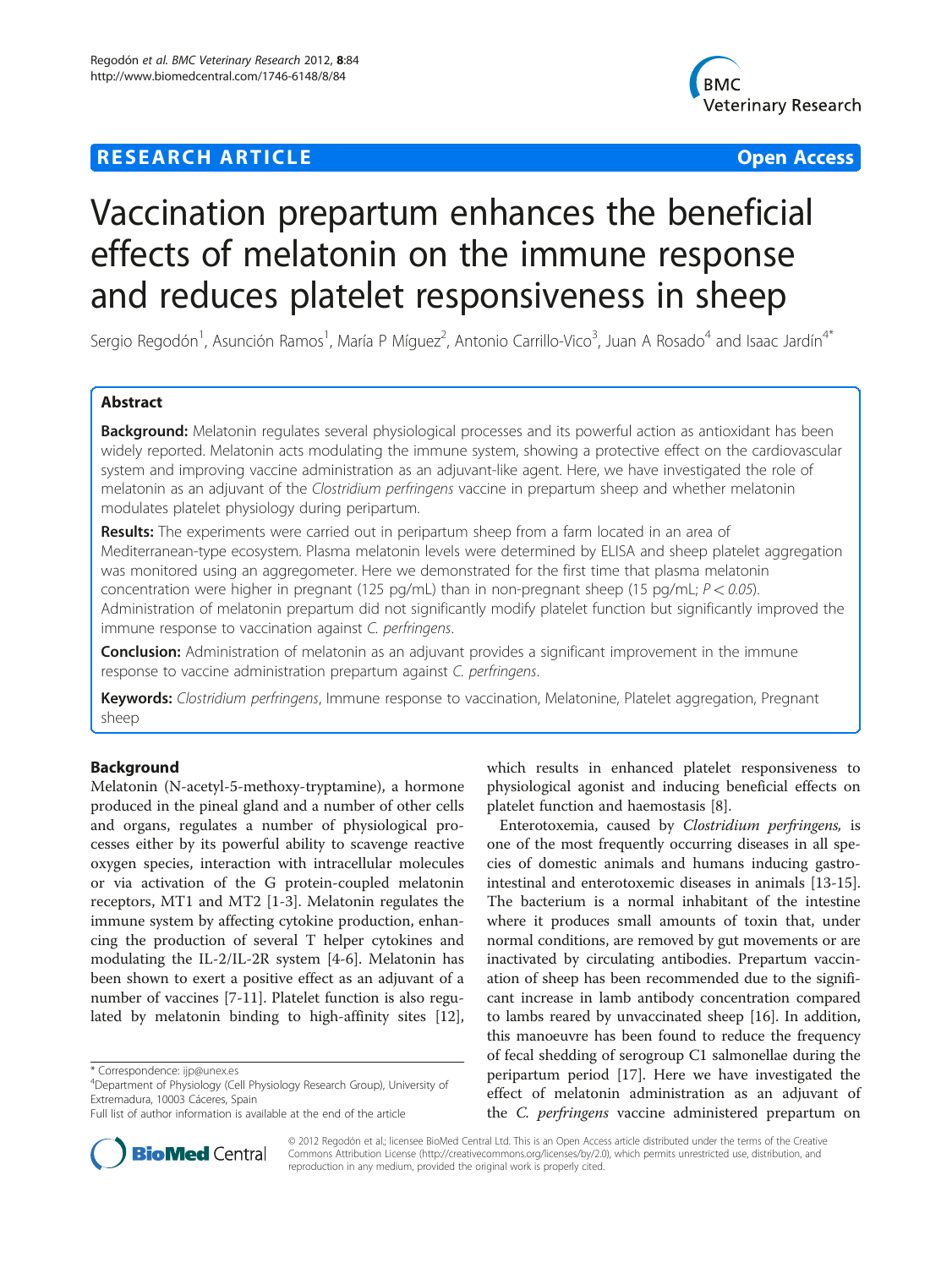| <b>Treatment</b>              | Day        |                          |                |                |                 |
|-------------------------------|------------|--------------------------|----------------|----------------|-----------------|
|                               |            | 21                       | 42             | 60             | 90              |
| I. Control                    | $123 + 10$ | $132 + 12$               | $127 + 12$     | $131 \pm 8$    | $126 \pm 10$    |
| II. Melatonin Implant         | $125 + 10$ | $277 + 14$ <sup>*T</sup> | $796 + 15^{1}$ | $792 + 12^{1}$ | $261 + 10$      |
| III. Vaccine                  | $120 + 14$ | $126 + 10$               | $124 + 12$     | $128 \pm 12$   | $130 \pm 10$    |
| IV. Vaccine+Melatonin Implant | 126 + 12   | $795 + 11^{17}$          | $328 + 13^{1}$ | $313 + 9^{1}$  | $287 + 14^{+1}$ |

Table 1 Plasma melatonin concentration (pg/mL) at the time of the vaccination procedure at 10:00 A.M

Values represent mean melatonin concentration as determined by enzyme-linked immunosorbent assay (ELISA). Data are expressed as pg/mL and presented as mean  $\pm$  S.E.M. of 10 experiments.  $p$  = 0.05 compared with day 0.  $p$  = 0.05 compared with their respective control in non-vaccinated animals.

the immune response. In addition, we have explored whether vaccination against C. perfringens alters platelet function, as shown for the vaccine against Dichelobacter nodosus [[8\]](#page-6-0).

#### Results and discussion

Rectal temperature, as well as the observation of possible local or general adverse reactions, is important for the evaluation of the innocuousness of vaccine or melatonin administration. We have not found any local or general clinical signs, including granulomas, after administration of the vaccine or subcutaneous implants of melatonin in our experimental groups. In addition, the rectal temperature was in the physiological range.

Serum concentration of melatonin in the different experimental groups is shown in Table 1. In control animals (not vaccinated, not treated with melatonin), the plasma level of melatonin was quite stable with no significant changes during the performance of the experiment. Vaccination per se had no significant effect on the serum level of melatonin. As expected administration of melatonin by implant induced a significant increase in the serum concentration of melatonin, which was maintained elevated for 60 days and then returned to basal levels in animals with melatonin implant.

Melatonin plays a role in synchronizing the reproductive responses of animals to environmental light conditions; it has been reported that serum melatonin levels during human pregnancy are higher than in a nonpregnant state [[18](#page-6-0)]. Here, we showed for the first time in sheep, the differences in plasma melatonin concentration between non-pregnant and pregnant sheep. As we showed previously, sheep in non-gestational state have an average plasma melatonin concentration of 15 pg/mL [\[8](#page-6-0)], considerably smaller than pregnant sheep (125 pg/mL) (Table 1). Differences in plasma melatonin concentration may be due to strong melatonin antioxidant properties, as well as, as previously postulated, high levels of melatonin during pregnancy may be one of the factors that reduce oxidative damage from ROS in the placenta and systemic endothelial cells [\[18](#page-6-0)[-21](#page-7-0)].

Plasma antibody concentration in the different experimental groups is shown in Table 2. As expected, in control subjects and those treated by melatonin implants the plasma antibody concentration was unaltered during the experiment, while vaccine administration increased significantly plasma antibody concentration reaching the highest level after 60 days of vaccination (Table 2;  $P < 0.05$ ). As shown in Table 2, in animals treated with melatonin implants the concentration of plasma antibodies was significantly greater after vaccination, which further support a positive role of melatonin in antibody production upon vaccination, as described in nonpregnant sheep [\[10](#page-6-0)]. Interestingly, while the effect of melatonin on the serum antibody level after vaccination of non-pregnant sheep was found to be slightly greater but not statistically different from the levels in vaccinated animals in the absence of melatonin [\[10](#page-6-0)], when the vaccination takes place prepartum, the serum antibody concentration was significantly greater in vaccinated controls in the presence of melatonin; thus suggesting that the time of vaccination plays a important role in the effect of melatonin on the immune response, being more effective when administered prepartum.

| Table 2 Serum antibody levels at the different treatments |  |  |
|-----------------------------------------------------------|--|--|
|-----------------------------------------------------------|--|--|

| <b>Treatment</b>                | Day        |                 |                  |                           |                 |
|---------------------------------|------------|-----------------|------------------|---------------------------|-----------------|
|                                 |            | 21              | 42               | 60                        | 90              |
| I. Control                      | $13 \pm 2$ | $12 + 3$        | $14 \pm 3$       | $16 + 4$                  | $15 \pm 3$      |
| II. Melatonin Implant           | $12 + 2$   | $16 \pm 3$      | $14 + 4$         | $13 + 3$                  | $15 \pm 2$      |
| III. Vaccine                    | $16 + 3$   | $40+6^{4}$      | $90 \pm 5^{*+}$  | $104 + 4^{11}$            | $70 + 5^{*+}$   |
| IV. Vaccine + Melatonin Implant | $14 \pm 3$ | $52 + 5^{*+8+}$ | $112 + 6^{*+8+}$ | $141 + 5$ <sup>*†§†</sup> | $97 + 4^{*+8+}$ |

Values represent mean antibodies levels as determined by microagglutination assays. Data are presented as mean ± S.E.M. of 10 experiments.  $*P < 0.05$  compared with day 0.  $^{\dagger}$  P < 0.05 compared with their respective control in nonvaccinated animals.  $^{\dagger}$  P < 0.05 compared with the application of melatonin implants.  $^{\dagger}$  P < 0.05 compared with vaccinated animals.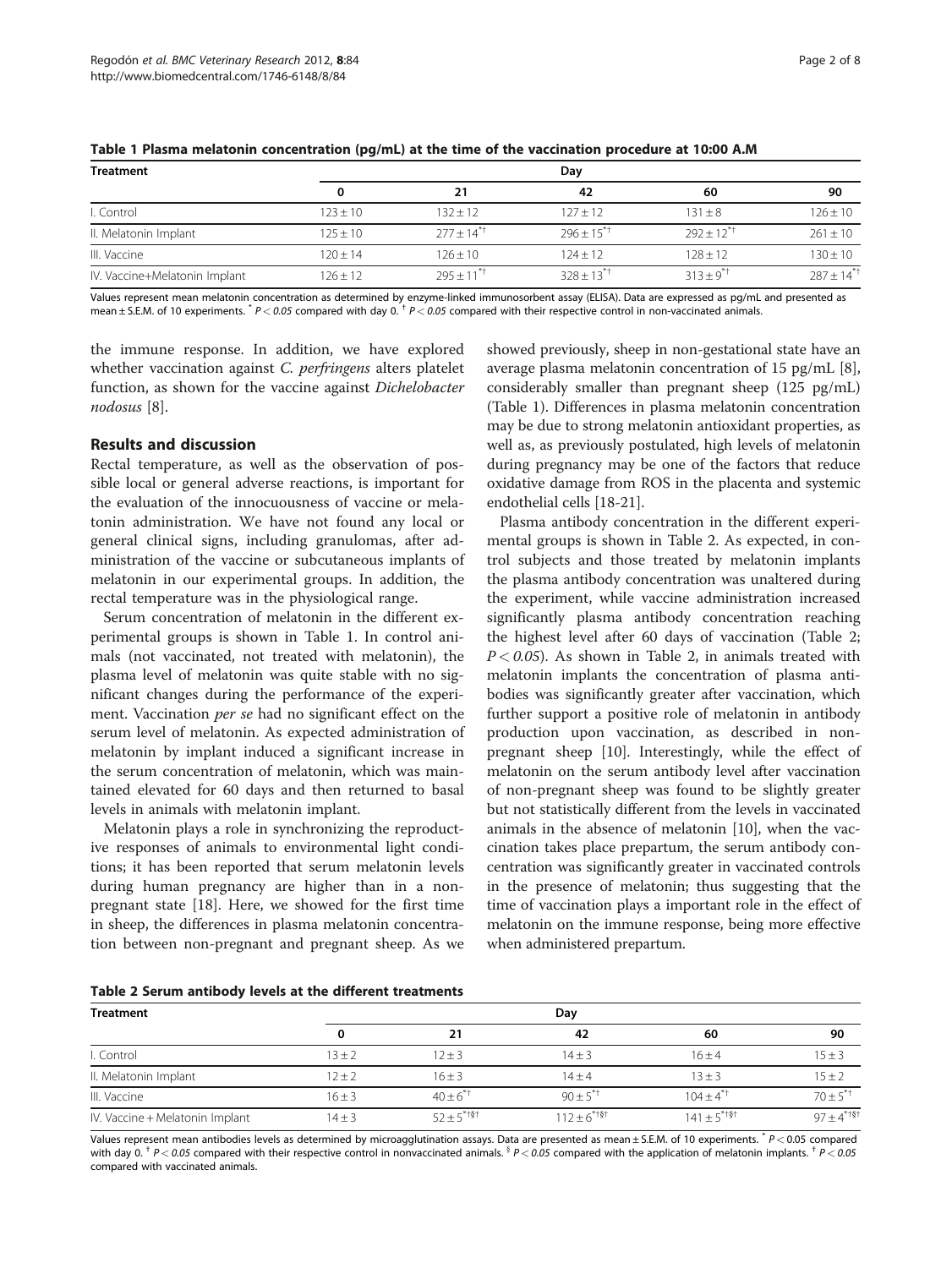<span id="page-2-0"></span>Melatonin has also been reported to induce a number of immune responses besides antibody production, including enhance antigen presentation to the immunocompetent cells, as described in mice, where melatonin improved antigen presentation by macrophages, by increasing the expression of MHC class II and stimulated activation of T helper cells [[22,23\]](#page-7-0). Furthermore, melatonin may modulate the production of cytokines such as IL-2, INF-γ and IL-6 and increasing production IL-12 by monocytes as demonstrated in cultured human mononuclear cells [\[24\]](#page-7-0), thus promoting Th1 cell response. In addition, melatonin may also bind to high affinity receptors present on Th2 lymphocytes from human bone marrow thus increasing the levels of IL-4 [\[25\]](#page-7-0), increasing the production of IL-10 and decreasing of TFN-α in mice sensitized with ovalbumin injected with complete Freund's adjuvant, activating the Th2 response [[26\]](#page-7-0).

We have further investigated whether vaccination against C. Perfringens (D serotype) in the absence or presence of melatonin might have any effect on platelet function, and thus, hemostasis. Hence, we tested ex vivo platelet aggregation in response to the physiological agonist thrombin in the four experimental groups. The percentage of aggregation upon stimulation with 0.5 U/mL thrombin decreased significantly after partum in all the experimental conditions (Figure 1;  $P < 0.05$ ; n = 10-12). Similar results were obtained when we calculated the rate of aggregation (Figure [2](#page-3-0);  $P < 0.05$ ; n = 10-12). Interestingly, the lag-time in response to thrombin was not altered in any of the groups investigated (Figure [3](#page-3-0)). Vaccination or treatment with melatonin did not modify agonist-induced aggregation in sheep during the last stages of pregnancy and postpartum period. We have found that in pregnant sheep serum melatonin

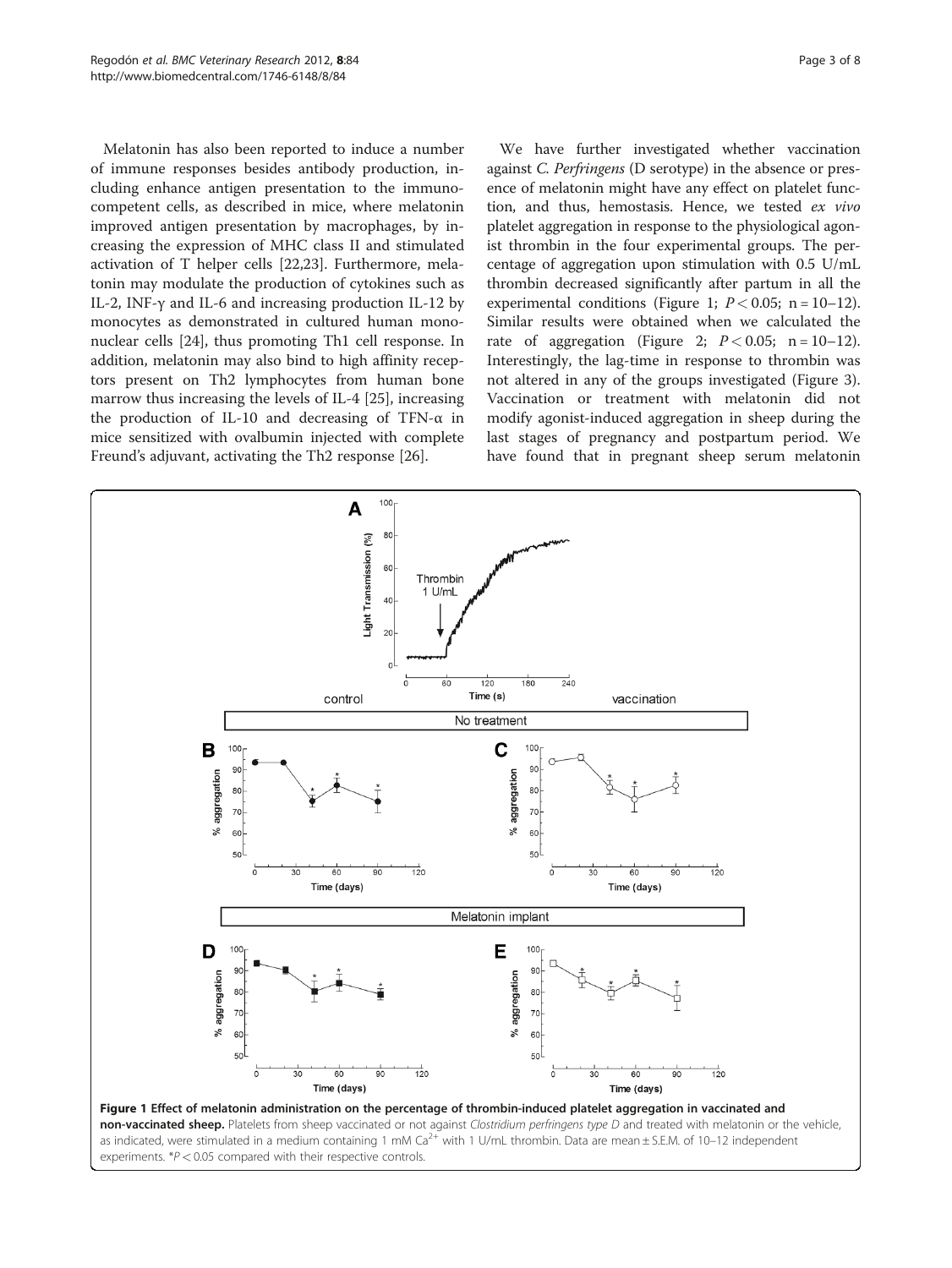<span id="page-3-0"></span>

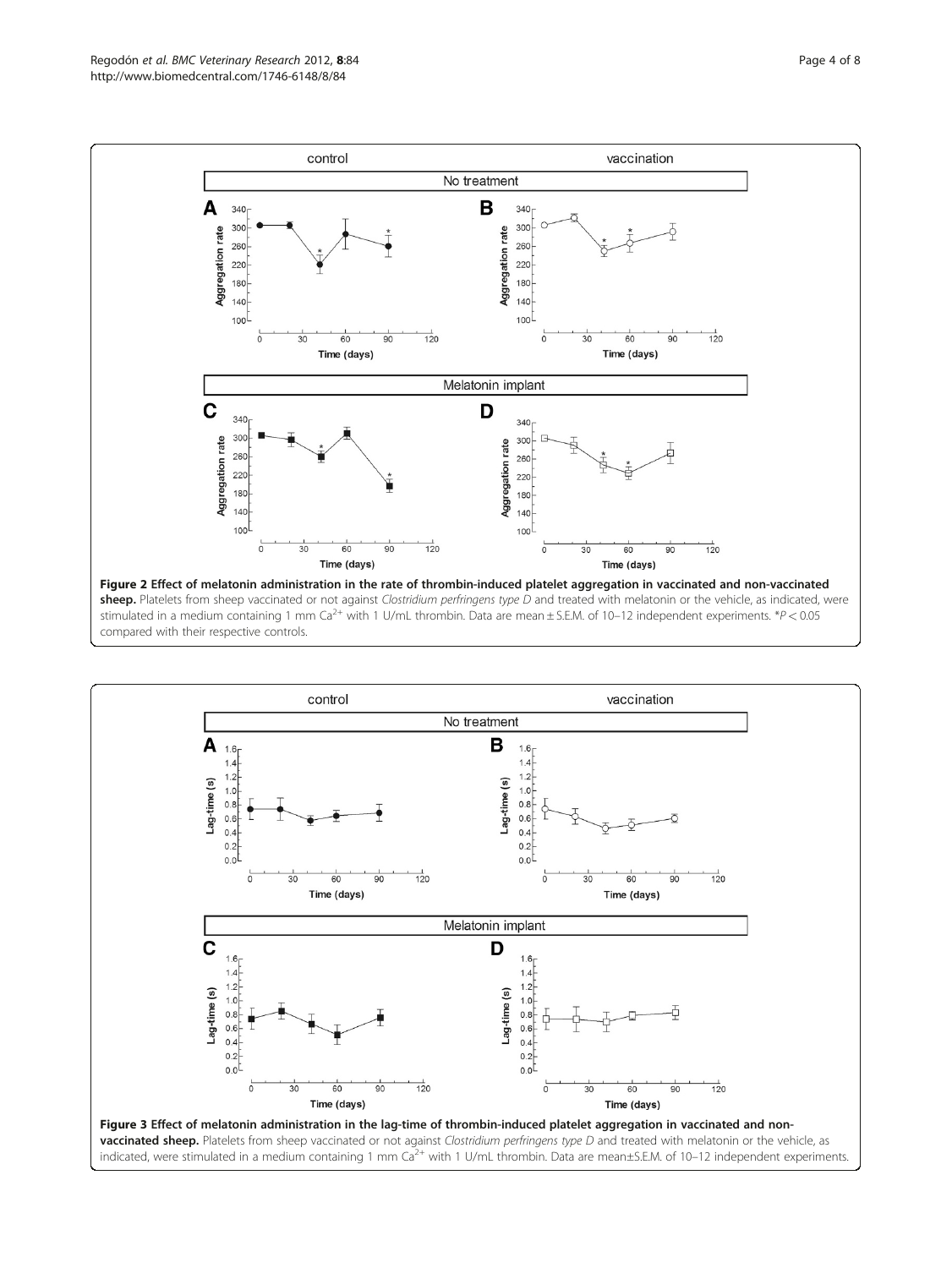<span id="page-4-0"></span>concentration is almost 10 times greater than in nonpregnant subjects [\[8](#page-6-0)]. Therefore, melatonin administration results in a 2- over 20-fold increase in melatonin concentration in pregnant and non-pregnant animals, respectively, where the serum melatonin concentration reached similar values after exogenous administration.

# Conclusions

We have found that pregnant sheep serum melatonin concentration is elevated as compared to non-pregnant animals. The enhanced level of melatonin in pregnant subjects may be attributed to a physiological effect to avoid oxidative disorders derived from pregnancy, where melatonin could exert an important role as antioxidant preventing platelet hyperactivation, due to its inhibitory effect over COX-1 and arachidonic acidinduced aggregation. The lack of effect of melatonin on platelet aggregation might be explained by desensitization of melatonin receptors after prolonged exposure to elevated concentrations of melatonin, as previously reported [[27\]](#page-7-0).

The ability of adjuvants to enhance the immune responses to vaccine antigen has long been investigated and the search for adequate adjuvants is critical for improving the performance of existing vaccines, and a role of melatonin as adjuvant has been described [[7-11](#page-6-0)]. Our results indicate that melatonin significantly enhanced the immune response to vaccination against the Clostridium perfringens type D, which, together with our previous studies in non-pregnant sheep, strongly suggest that melatonin enhances the immune response to vaccination. In addition to our previous findings, here we demonstrate for the first time the beneficial effects of melatonin on the immune response to vaccination when administered prepartum.

# **Methods**

# Materials

Apyrase (grade VII), EGTA, aspirin, bovine serum albumin (BSA), melatonin and thrombin were from Sigma– Aldrich 1(Madrid, Spain). Calcein and fura-2/AM were from Molecular Probes (Leiden, The Netherlands). Melatonin ELISA was from IBL (Hamburg, Germany). All other reagents were purchased from Panreac (Barcelona, Spain).

# Experimental set-up and animal immunizations

The experiments were carried out in a commercial farm located in an area of Mediterranean type ecosystem in Cáceres (Spain) over a 8-months period (October to May, 2009–2010). A total of 40 pregnant sheep (30 months old; average weight 47.64 Kg) of the Merino breed and meat producing were used. Animals were kept without restraint in their habitual herd and were grown up in an extensive breeding system accordingly with regional and European Union standard regulations.

The study was approved by the Ethical Committee of the University of Extremadura (Cáceres, Spain) in accordance with the National Institute of Health Guide for the Care and Use of Laboratory Animals.

The animals were divided into four different experimental groups; each one comprised of 10 female sheep. Formulation of the immune-preparations, dosage, administration routes as well as different tests carried out for each animal are summarized (Table 3). Animals were treated 10 days before the onset of the experiment with Ivermectine subcutaneously a dose of 1 ml per animal (Ivomec<sup>TM</sup>, Merial Laboratories S.A., Barcelona, Spain) to deworm them. Eight days later first blood samples from the 40 animals were drawn to check blood levels of melatonin and platelet function. Blood samples and sera preparation were performed according to standard

Table 3 Group composition and chronological schedule of tasks carried out in each animal

| Group                 | Composition               |        | <b>Dose</b> | <b>Administration</b> |        |
|-----------------------|---------------------------|--------|-------------|-----------------------|--------|
|                       | Mock control              |        |             |                       |        |
| Ш                     | Control+Melatonin implant |        |             |                       |        |
| Ш                     | Vaccine                   |        | 2 mL        | subcutaneus           |        |
| IV                    | Vaccine+Melatonin implant |        | 2 mL        | subcutaneus           |        |
| Day                   | 0                         | 21     | 42          | 60                    | 90     |
| Vaccination           | $^{+}$                    | $+$    |             |                       |        |
| Melatonin implant     | $+$                       | $+$    |             |                       |        |
| Blood collection      | $^{+}$                    | $^{+}$ | $^{+}$      | $^{+}$                | $^{+}$ |
| Platelet function     | $^{+}$                    | $^{+}$ | $^{+}$      | $+$                   | $^+$   |
| Melatonin measurement | $+$                       | $^{+}$ | $^{+}$      | $^{+}$                | $^+$   |
| Rectal temperature    | $+$                       | $^{+}$ |             |                       |        |
| Local reaction        | $^{+}$                    | $^{+}$ |             |                       |        |
| General reaction      | $^{+}$                    | $^{+}$ |             |                       |        |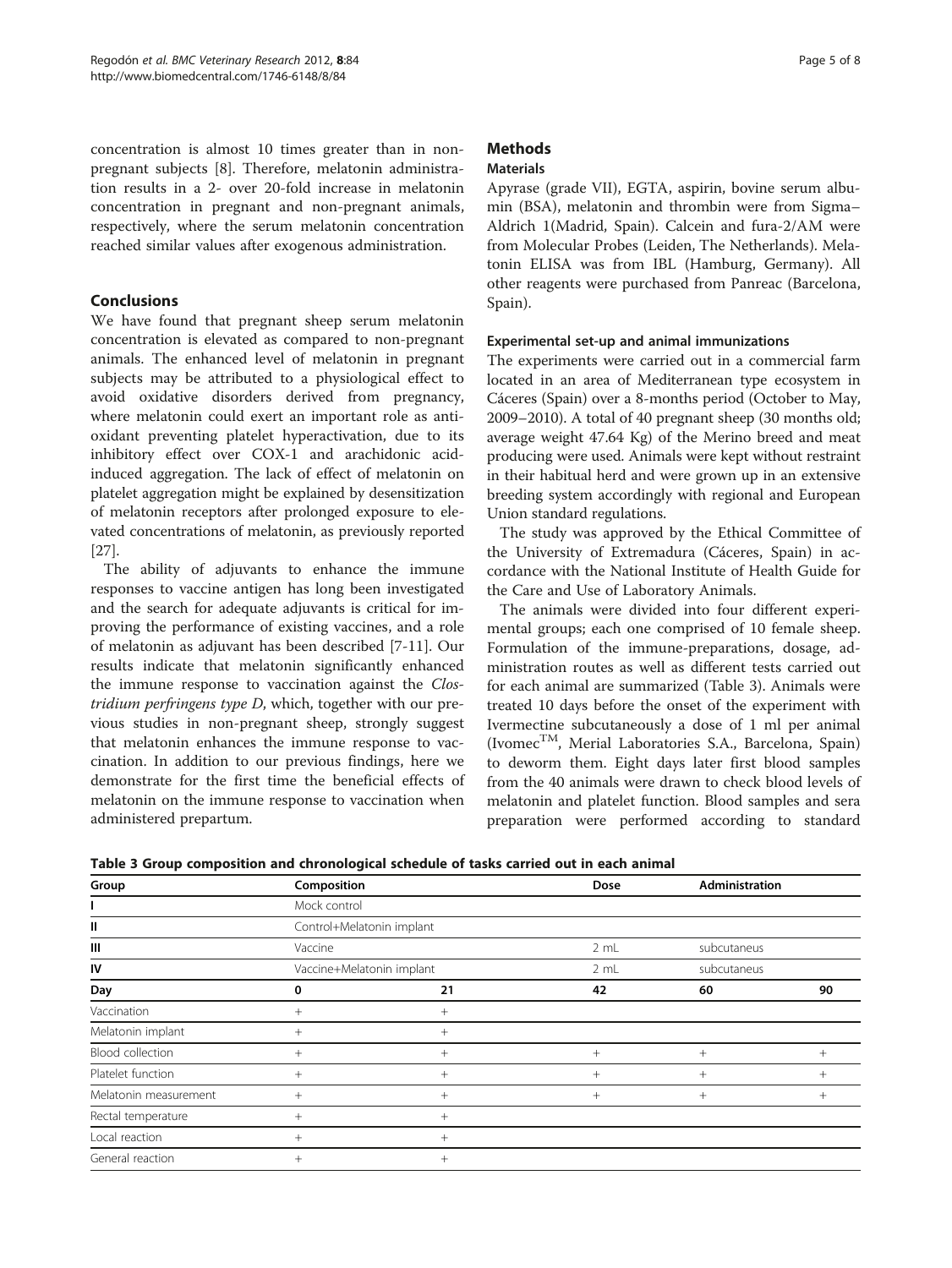procedures from external jugular vein at the same time (10.00 A.M.).

Sheep were subjected, on deworming day, to estrus synchronization protocol, involving intravaginal sponge implantation containing flugestone acetate (Chronogest 20 mg, Intervet Laboratories, Madrid, Spain). 14 days after synchronization, we inoculated 50 UI of PMSG (Foligon, Intervet Laboratories, Madrid, Spain) via intramuscular injection to each subjects. Natural mating took place 55 hours after application of PMSG and all the 40 sheep became pregnant. Animal gestation state was corroborated by performing trans-abdominal ultrasound using a 5 MHz linear probe (HS-1500 V, Honda Electronics Co., LTD., Japan). Day 130 of gestation was considered as the day 0 (D 0) of the study. Vaccination of the 20 female sheep, corresponding to groups III and IV (Table [3\)](#page-4-0), was performed subcutaneously in the area of the axilla with a dose of 2 mL of the vaccine. The immune-preparation consisted of C. Perfringens type D (Ovejero Laboratories, Leon, Spain). Administration of the booster vaccine injection was carried out at D. 21. To assess the overall response to the vaccination procedure, some basic clinical signals were monitored (Table [3](#page-4-0)). Rectal temperature was recorded during 3 consecutive days after first vaccination and re-vaccination. Rectal temperature was always monitored at the same time (10.00 A.M.), to avoid fluctuations due to defferent metabolic conditions. We also assessed the general and local adverse reactions by clinical and macroscopic observation, to detect any reaction due to the vaccination.

The clinical observation of the animals the day of first and booster vaccination and three days after vaccination did not show granulomas or other relevant signs at the administration sites. The rectal temperature of the animals included in the experiments was homogeneous and clinically normal after the administration of the vaccine or melatonin, ranging from 38.7 to 39.5 °C.

#### Melatonin treatment

On day 0 and 21, female sheep from groups II and IV received slow release 36 mg/animal subcutaneous implants of melatonin in the left ear (Melovine<sup>®</sup>, Ceva Sante Animale, France).

#### Platelet preparation

Blood was obtained from sheep, and mixed with onesixth volume of acid/citrate dextrose anticoagulant containing (in mm): 85 sodium citrate, 78 citric acid and 111 D-glucose [[28](#page-7-0),[29](#page-7-0)]. Platelet-rich plasma was then prepared by centrifugation for 5 min at 700 g and aspirin (100  $\mu$ m) and apyrase (40  $\mu$ g/mL) were added. Cells were collected by centrifugation at 350 g for 20 min and resuspended in HEPES-buffered saline (HBS) containing (in mm): 145 NaCl, 10 HEPES, 10 D-glucose, 5 KCl, 1

MgSO4, pH 7.45 and supplemented with 0.1% w/v BSA and  $40 \mu$ g/mL apyrase.

#### Cell viability

Cell viability was assessed using calcein and trypan blue. For calcein loading, cells were incubated for 30 min with 5 lm calcein-AM at 37 °C, centrifuged and the pellet was resuspended in fresh HBS. Cells were treated with the different inhibitors, centrifuged and resuspended in HBS. Fluorescence was recorded from 2 mL aliquots using a spectrophotometer (Varian Ltd, Madrid, Spain). Samples were excited at 494 nm and the resulting fluorescence was measured at 535 nm. The results obtained with calcein were confirmed using the trypan blue exclusion technique. About 95% of cells were viable in our platelet suspensions and no effect was observed after sheep treatment with melatonin.

#### Platelet aggregation

The percentage, rate and lag-time of aggregation in washed platelets were monitored using a Chronolog aggregometer (Havertown, PA, USA) at 37 °C under stirring at 1200 rpm [\[30\]](#page-7-0). The percentage of aggregation or amplitude is estimated as the percentage of the difference in light transmission between the platelet suspension in HBS and HBS alone and indicates the percentage of platelets that aggregate in response to an agonist. Resting platelets in suspension are arbitrarily considered by the aggregometer as 0% aggregation and HBS is considered to be 100% aggregation. The rate, or slope, of the aggregation is the percentage change of aggregation per minute. The lag-time is the time between platelet stimulation and the initiation of aggregation. Percentage of aggregation, aggregation rate and lag-time were calculated using  $AGGRO/LINK^{\circledast}$ . As previously reported [[28\]](#page-7-0), treatment of platelets, suspended in a medium containing 1 mM  $Ca^{2+}$ , with 1 U/mL thrombin induced rapid aggregation characterized by a large increase in light transmission as the platelets aggregated (Figure [1A](#page-2-0);  $n = 10$ ).

#### Measurement of melatonin in serum

Blood samples (10 mL/animal) were collected at the same time (10.00 a.m.) by syringe and transferred to a tube containing serum-separating gel. Samples were centrifuged at room temperature for  $15$  min at  $300g$ . Serum was then divided into aliquots in Eppendorf vials and kept frozen at −30 °C until the time of assay.

Melatonin levels were determined by a Melatonin ELISA (Immuno Biological Laboratories, Hamburg, Germany) according to the manufacturer's instructions. Melatonin from 0,5 mL of the samples, standards and controls was extracted (90–100% yield recovery) using C18 reversed phase columns (Immuno Biological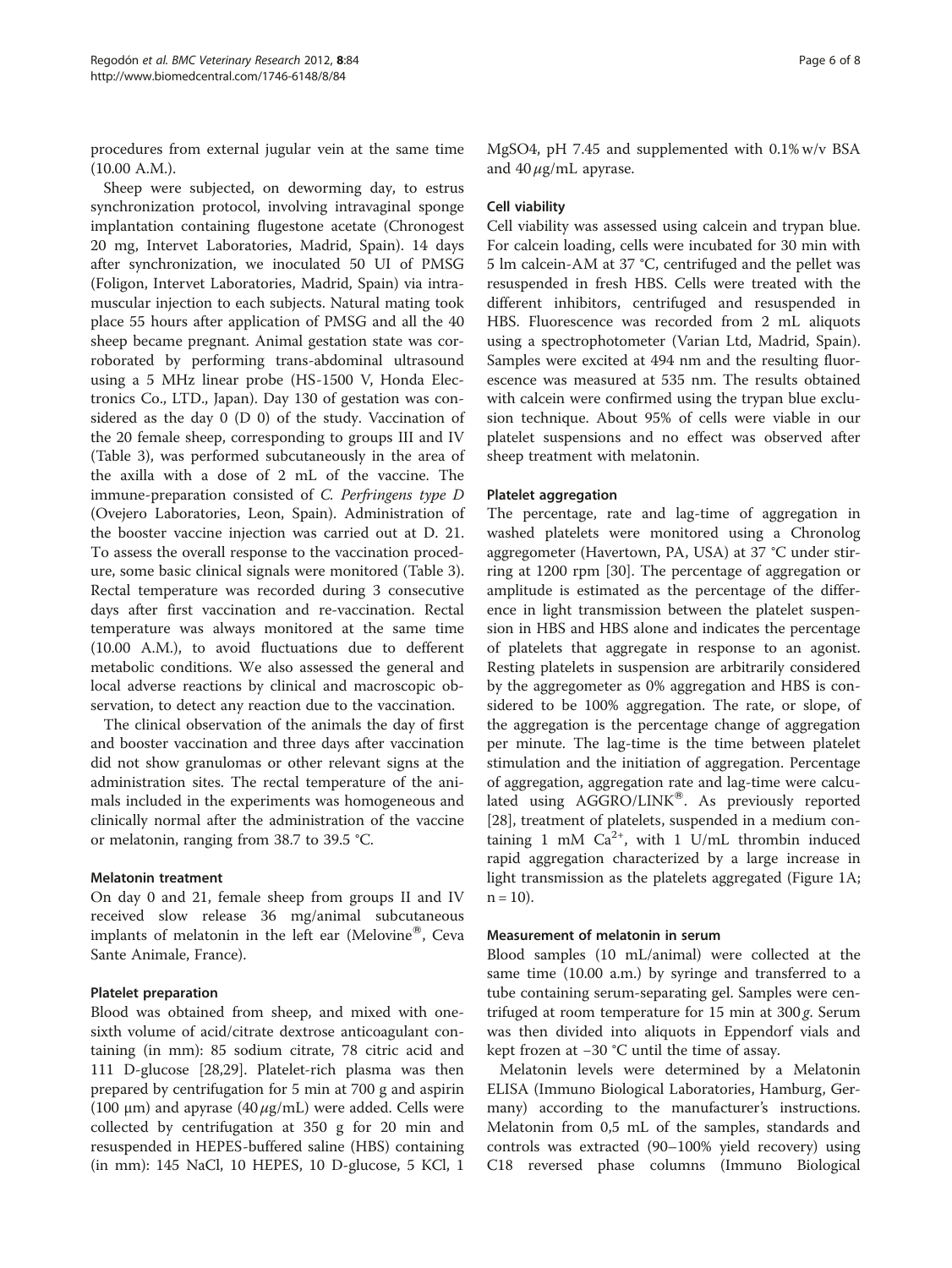<span id="page-6-0"></span>Laboratories) and methanol elution. The dried extracts (after evaporating methanol) were stored at −20 °C for up to 48 h. Melatonin levels were measured in duplicate using 96-well microtiter plates coated with captured antibody goat anti-rabbit Ig. Each microtiter plate was filled either with 50 mL blank reagent, extracted calibrators, extracted samples or extracted standard solutions (containing 0, 3, 10, 30, 100, or 300 pg/ml of melatonin). Then, 50 mL of melatonin biotin and 50 mL of rabbitantiserum were added into each well, shaken carefully, sealed with adhesive foil and incubated overnight (14– 20 h) at 2–8 °C. After washing three times with 0,25 mL diluted assay buffer, 0,15 mL of anti-biotin conjugate to alkaline phosphatase was added to each well and incubated for 2 h at room temperature. The reaction was developed using p-nitrophenyl phosphate and optical densities were determined at 450 nm in an automatic microplate reader.

The sensitivity of the MLT assay was 3 pg/mL. Both the intra and inter-assay coefficients of variation (CV) were <10%. For simplicity, the results are expressed as the respective means in pg/mL of the serum melatonin levels.

#### Measurement the titer of antibodies in serum

The titer of antibodies was determined by microagglutination assays. Briefly, serial dilutions of the sera up to 1/ 10240 in phosphate buffer saline O (PBS-SO) were applied using 96 V bottom plates (Soria Greiner, Spain). Then, 50 μL of antigen suspensions were deposited in each well. The plates were incubated at 37 °C for 12 h and then refrigerated at 4 °C for 2 h before we proceeded to read them. The appearance of a button at the bottom of the bowls, due to precipitation of free antigen was considered a negative result. If, on the contrary, a coloured diffusion of the contents appears at the bottom of the bowl, it means agglutination occurred (antigen-antibody complex) and the result was considered positive.

#### Statistical analysis

Analysis of statistical significance was performed using Student's t-test, Two-way Anova and Bonferroni posttests.  $P < 0.05$  was considered to be significant.

#### Competing interests

The authors declare that they have no competing interests.

#### Authors' contributions

IJ and JAR participated in the study design, the experimental work, the analysis interpretation of the data and drafted the manuscript. SR, AR and MPM participated in the study design and the experimental work. ACV participated in the experimental work. All authors read and approved the final manuscript.

#### Authors' information

This work was supported by Junta de Extremadura-FEDER (PDT08A020 and GR10010) and by MICINN grant BFU2010-21043-C02-01. IJ was supported by a MICINN grant BES-2008-002875. We thank the Ovejero Laboratoires (Spain) for kindly providing the immune-preparation of Clostridium Perfringens type D.

#### Author details

<sup>1</sup>Department of Animal Medicine, University of Extremadura, 10003 Cáceres, Spain. <sup>2</sup> Department of Animal Health, University of Extremadura, 10003 Cáceres, Spain. <sup>3</sup>Deparment of Medical Biochemistry and Molecular Biology University of Sevilla School of Medicine, 41004 Sevilla, Spain. <sup>4</sup>Department of Physiology (Cell Physiology Research Group), University of Extremadura, 10003 Cáceres, Spain.

#### Received: 17 October 2011 Accepted: 20 June 2012 Published: 20 June 2012

#### References

- 1. Tan DX, Manchester LC, Terron MP, Flores LJ, Reiter RJ: One molecule, many derivatives: a never-ending interaction of melatonin with reactive oxygen and nitrogen species? J Pineal Res 2007, 42(1):28–42.
- 2. Luchetti F, Canonico B, Betti M, Arcangeletti M, Pilolli F, Piroddi M, Canesi L, Papa S, Galli F: Melatonin signaling and cell protection function. FASEB J 2010, 24(10):3603–3624.
- 3. Reiter RJ, Tan DX, Fuentes-Broto L: Melatonin: a multitasking molecule. Prog Brain Res 2010, 181:127–151.
- 4. Szczepanik M: Melatonin and its influence on immune system. J Physiol Pharmacol 2007, 58(Suppl 6):115–124.
- 5. Lardone PJ, Rubio A, Cerrillo I, Gomez-Corvera A, Carrillo-Vico A, Sanchez-Hidalgo M, Guerrero JM, Fernandez-Riejos P, Sanchez-Margalet V, Molinero P: Blocking of melatonin synthesis and MT(1) receptor impairs the activation of Jurkat T cells. Cell Mol Life Sci 2010, 67(18):3163–3172.
- 6. Cernysiov V, Gerasimcik N, Mauricas M, Girkontaite I: Regulation of T-cellindependent and T-cell-dependent antibody production by circadian rhythm and melatonin. Int Immunol 2010, 22(1):25–34.
- 7. Connor TP: Melatonin as an adjuvant to therapeutic prostate cancer vaccines. J Pineal Res 2008, 45(2):224.
- 8. Regodon S, del Prado Miguez M, Jardin I, Lopez JJ, Ramos A, Paredes SD, Rosado JA: Melatonin, as an adjuvant-like agent, enhances platelet responsiveness. J Pineal Res 2009, 46(3):275–285.
- 9. Regodon S, Martin-Palomino P, Fernandez-Montesinos R, Herrera JL, Carrascosa-Salmoral MP, Piriz S, Vadillo S, Guerrero JM, Pozo D: The use of melatonin as a vaccine agent. Vaccine 2005, 23(46–47):5321–5327.
- 10. Regodon S, Ramos A, Morgado S, Tarazona R, Martin-Palomino P, Rosado JA, Miguez Mdel P: Melatonin enhances the immune response to vaccination against A1 and C strains of Dichelobacter nodosus. Vaccine 2009, 27(10):1566–1570.
- 11. Soliman MF, El Shenawy NS, El Arabi SE: Schistosoma mansoni: melatonin enhances efficacy of cercarial and soluble worm antigens in the induction of protective immunity against infection in the hamster. Exp Parasitol 2008, 119(2):291–295.
- 12. Vacas MI, Del Zar MM, Martinuzzo M, Cardinali DP: Binding sites for [3 H]-melatonin in human platelets. *J Pineal Res* 1992, 13(2):60-65.
- 13. Songer JG: Clostridial enteric diseases of domestic animals. Clin Microbiol Rev 1996, 9(2):216–234.
- 14. Greco G, Madio A, Buonavoglia D, Totaro M, Corrente M, Martella V, Buonavoglia C: Clostridium perfringens toxin-types in lambs and kids affected with gastroenteric pathologies in Italy. Vet J 2005, 170(3):346–350.
- 15. Gökce HI, Genç O, Sözmen M, Gökce G: Determination of Clostridium perfringens Toxin-Types in Sheep with Suspected Enterotoxemia in Kars Province, Turkey. Turk J Vet Anim Sci 2007, 31(5):5.
- 16. de la Rosa C, Hogue DE, Thonney ML: Vaccination schedules to raise antibody concentrations against epsilon-toxin of Clostridium perfringens in ewes and their triplet lambs. J Anim Sci 1997, 75(9):2328-2334.
- 17. House JK, Ontiveros MM, Blackmer NM, Dueger EL, Fitchhorn JB, McArthur GR, Smith BP: Evaluation of an autogenous Salmonella bacterin and a modified live Salmonella serotype Choleraesuis vaccine on a commercial dairy farm. Am J Vet Res 2001, 62(12):1897–1902.
- 18. Tamura H, Nakamura Y, Terron MP, Flores LJ, Manchester LC, Tan DX, Sugino N, Reiter RJ: Melatonin and pregnancy in the human. Reprod Toxicol 2008, 25(3):291–303.
- 19. Bishnupuri KS, Haldar C: Profile of organ weights and plasma concentrations of melatonin, estradiol and progesterone during gestation and post-parturition periods in female Indian palm squirrel Funambulus pennanti. Indian J Exp Biol 2000, 38(10):974–981.